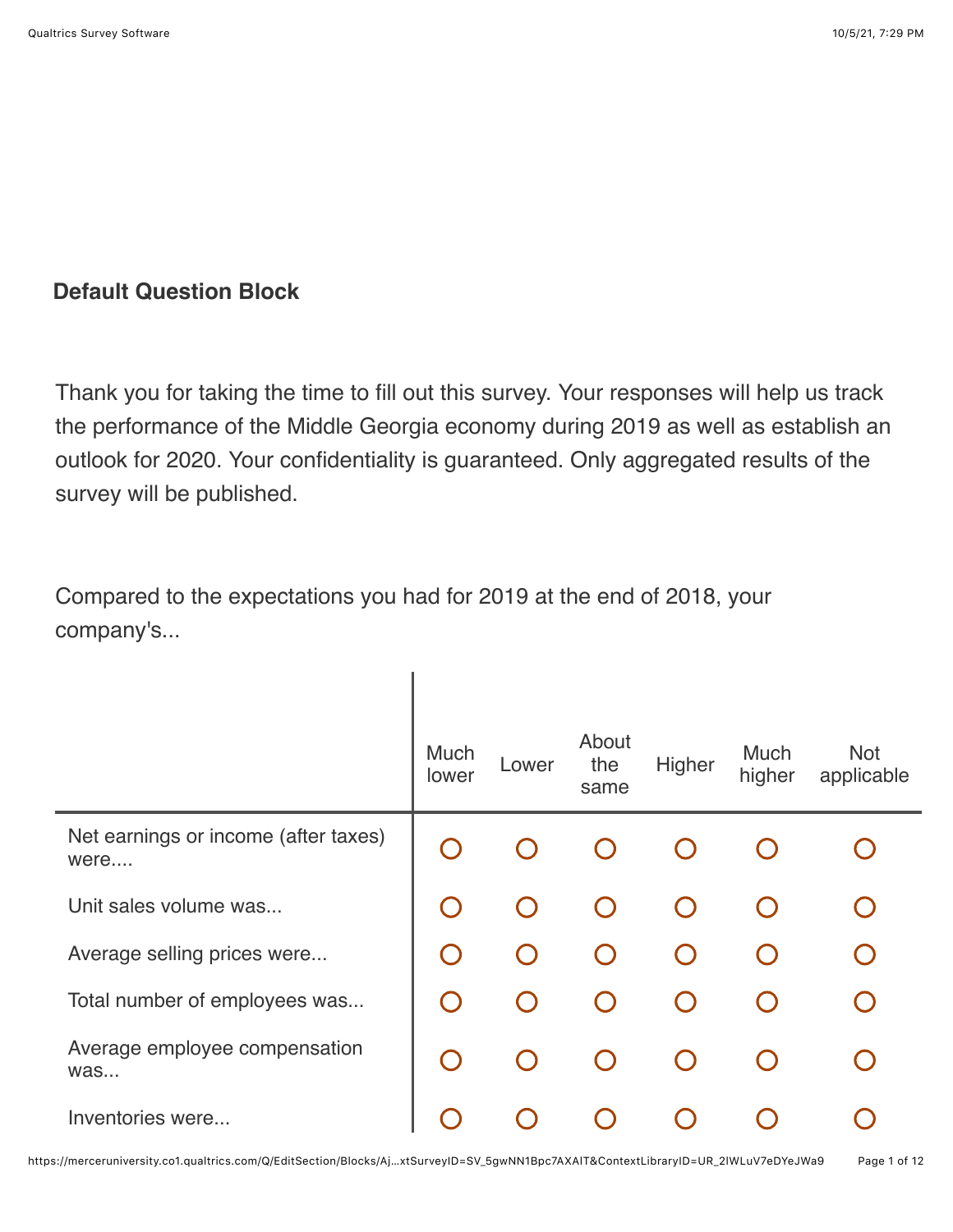were...

Ability to obtain financing was... Capital expenditures for plant and/or physical equipment were… Non-labor, non-capital costs were... Accounts payable that are past due

 $\bigcirc$  $\left( \ \right)$  $\bigcap$  $\bigcap$  $\left(\begin{array}{c} 1 \end{array}\right)$ 

You indicated that your net earnings or income (after taxes) during 2019 were higher, much higher, lower or much lower than your expectations at the end of 2018. What was the most important reason for this difference?

- $\bigcirc$  Changes in sales volume
- $\bigcirc$  Changes in costs
- $\bigcirc$  Changes in selling prices
- $\bigcirc$  Seasonal changes
- $\bigcirc$  Other (please specify)

Please rank the three most significant obstacles that applied to your business during 2019. Enter 1 next to the most important, 2 next to second most important and 3 next to third most important.

| <b>Taxes</b>        |
|---------------------|
| Inflation           |
| Poor sales          |
| Access to financing |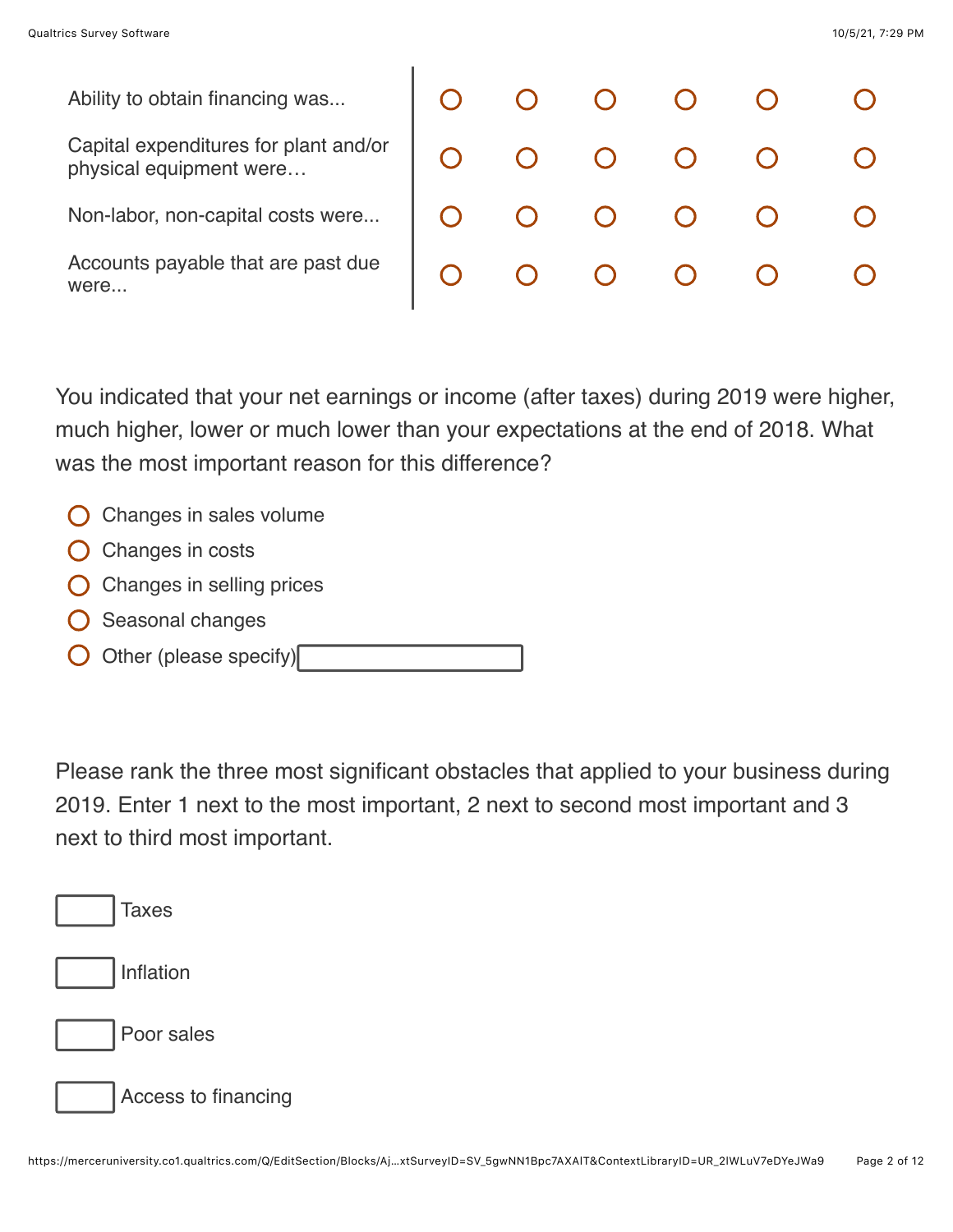| Interest rates                         |
|----------------------------------------|
| Cost of labor                          |
| Quality of labor                       |
| Government regulations and/or red tape |
| Other (please specify)                 |

You indicated that one of the three most significant obstacles that applied to your business during 2019 was "government regulations and/or red tape." Could you identify if such regulations and/or red tape were at...

- **O** The federal government level
- $\bigcirc$  The state government level
- $\bigcirc$  The local government level
- Other (please specify)

Did you have any difficulty finding employees with particular labor skill sets during 2019? If so, what labor skill sets were the most difficult to find? Please mark all that apply.

- Sales and customer representatives
- **□ Cashiers and clerks**
- **Office and administration support**
- Laborers and freight/stock/material movers
- Construction workers and supervisors
- Agricultural workers

 $\Box$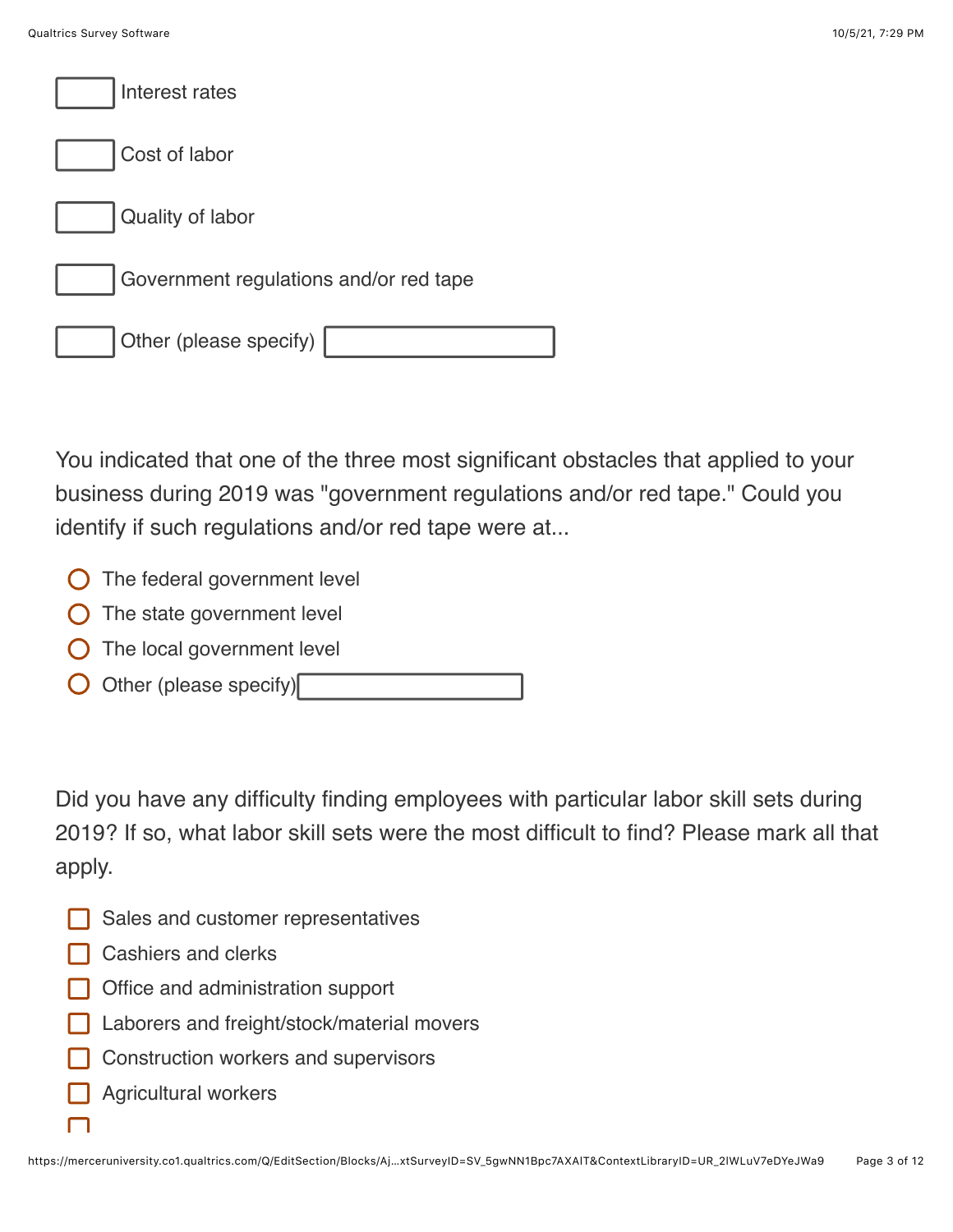- Machinists, welders, cutters, solderers and brazers
- Maintenance and repair workers
- Industrial production managers
- Marketing professionals
- Finance and accounting professionals
- Lawyers and legal representatives
- Healthcare practitioners
- Other (please specify)

Did the increase in tariffs to foreign products (particularly from China) under the socalled "trade war" affect your business in 2019?

- $\bigcirc$  It affected my business positively
- $\bigcirc$  It affected my business negatively
- $\bigcap$  It did not affect my business

Do you think that new technology, automation and robots will affect your business in the near future?

- They will have a positive effect on my business
- They will have a negative effect on my business
- They will have no effect on my business

How important are immigrants for your business?

- They are very important
- They are important
- They are not important
- $\subset$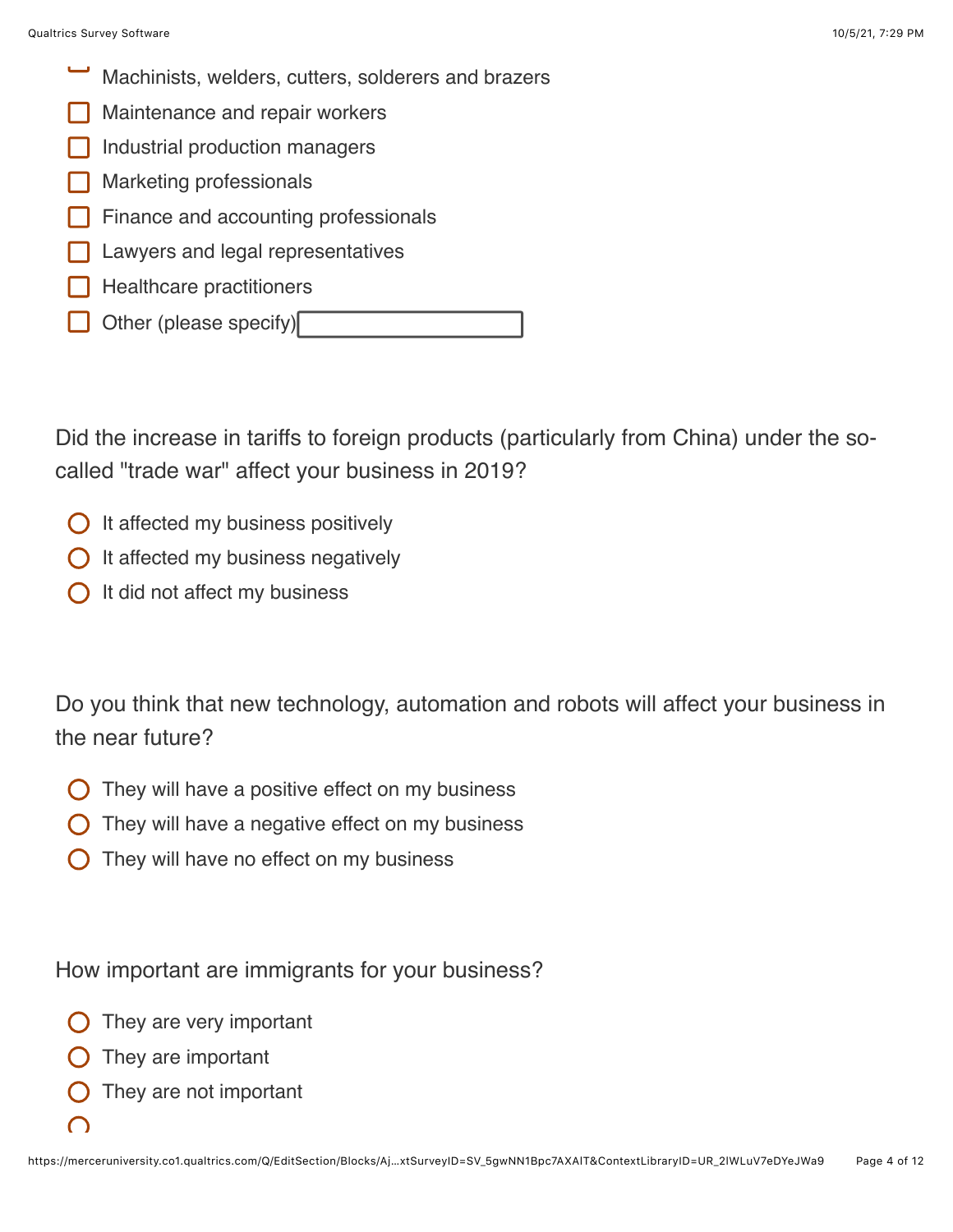They have a negative effect on my business

Do you think that free markets (low taxation and less regulations) are important for economic growth?

I

- $\bigcirc$  They are very important
- $\bigcirc$  They are important
- **O** They are not important
- $\bigcirc$  They have negative effects

Looking ahead to 2020, exclusively for your company, you expect...

|                                                                   | <b>Much</b><br>lower                   | Lower | About<br>the<br>same | Higher    | <b>Much</b><br>higher | <b>Nc</b><br>Applic |
|-------------------------------------------------------------------|----------------------------------------|-------|----------------------|-----------|-----------------------|---------------------|
| Net earnings or income (after taxes) to<br>be                     |                                        |       |                      |           |                       |                     |
| Unit sales volume to be                                           | $\begin{pmatrix} 1 \\ 1 \end{pmatrix}$ |       |                      | $\bigcap$ |                       |                     |
| Average selling prices to be                                      | $\bigcap$                              |       |                      |           |                       |                     |
| Total number of employees to be                                   | $\bigcap$                              |       |                      | $\bigcap$ |                       |                     |
| Average employee compensation to be                               | $\bigcap$                              |       |                      | $\bigcap$ |                       |                     |
| Ability to obtain financing to be                                 | $\bigcap$                              |       |                      | $\bigcap$ |                       |                     |
| Inventories to be                                                 | $\bigcap$                              |       |                      | $\Box$    |                       |                     |
| Capital expenditures for plant and/or<br>physical equipment to be | O                                      |       |                      | $\cap$    |                       |                     |
| Non-capital, non-labor costs to be                                |                                        |       |                      |           |                       |                     |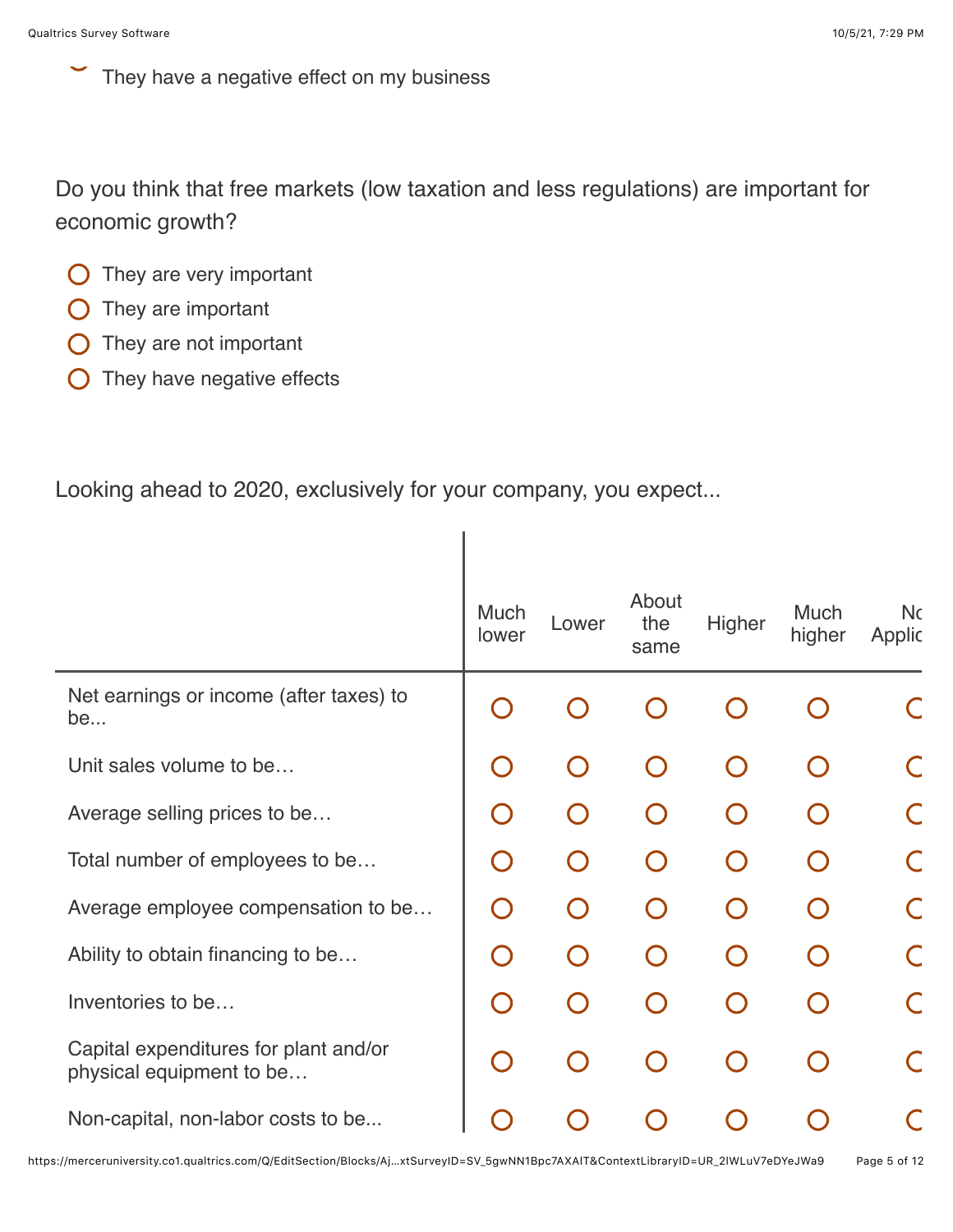| Accounts payable that are past due to be                                                                                                                                                        |  |  |  |
|-------------------------------------------------------------------------------------------------------------------------------------------------------------------------------------------------|--|--|--|
|                                                                                                                                                                                                 |  |  |  |
| You indicated that you expect your net earnings or income (after taxes) in 2020 to be<br>higher, much higher, lower or much lower than they are now. Why do you think this<br>will be the case? |  |  |  |
| Changes in sales volume                                                                                                                                                                         |  |  |  |
| Changes in costs                                                                                                                                                                                |  |  |  |
| Changes in selling prices                                                                                                                                                                       |  |  |  |
| Seasonal changes                                                                                                                                                                                |  |  |  |
| Other (please specify)                                                                                                                                                                          |  |  |  |

Please rank the three most significant obstacles that you expect will apply to your business in 2020. Enter 1 next to the most important, 2, next to the second most important, and 3, next to the third most important.

| <b>Taxes</b>        |
|---------------------|
| Inflation           |
| Poor sales          |
| Access to financing |
| Interest rates      |
| Cost of labor       |
| Quality of labor    |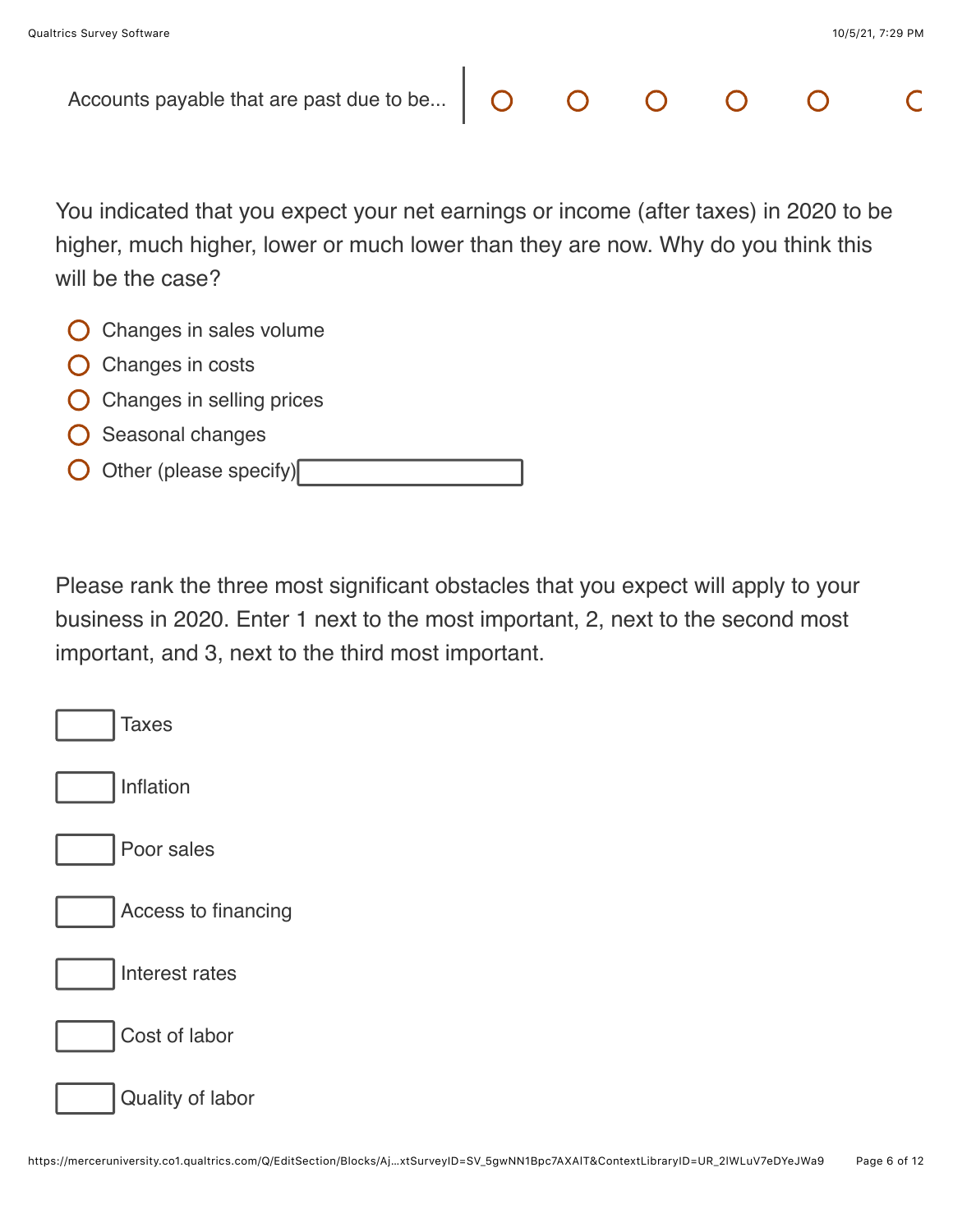Government regulations and/or red tape

Other (please specify)

You indicated that one of the three most significant obstacles that you expect will apply to your business in 2020 will be "government regulations and/or red tape." Do you expect such regulations and/or red tape to be at...

- The federal government level
- $\bigcirc$  The state government level
- The local government level
- Other (please specify)

How likely is it that 2020 will be a good time for your business to expand in Middle Georgia?



Approximately, how many employees do you currently have, full and part-time, in the Middle Georgia area?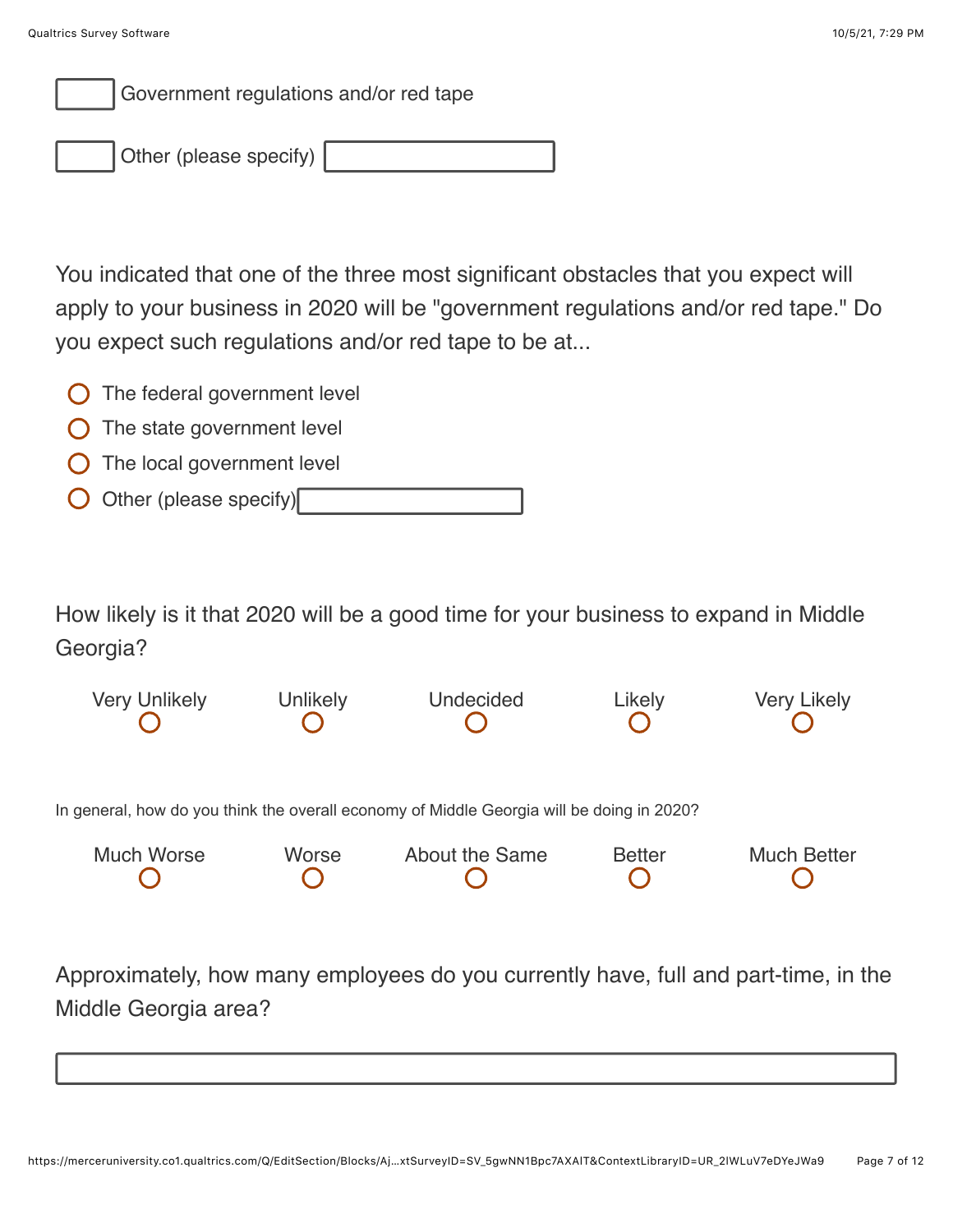During 2019, how easy was it for your company to fill vacancies in Middle Georgia?



What was the main obstacle that you faced during 2019 when attempting to fill vacancies in Middle Georgia?

If you plan to hire new employees in Middle Georgia during 2020, will they mostly be...

|                  |           | We do not plan to hire new |
|------------------|-----------|----------------------------|
| <b>Part Time</b> | Full Time | employees                  |
|                  |           |                            |

What particular labor skill sets would you be looking for in potential employees during 2020?

- Sales and customer representatives
- Cashiers and clerks
- $\bigcirc$  Office and administration support
- Laborers and freight/stock/material movers
- Construction workers and supervisors
- Agricultural workers
- $\bigcap$  Machinists, welders, cutters, solderers and brazers
- **O** Maintenance and repair workers
- Industrial production managers
- Marketing professionals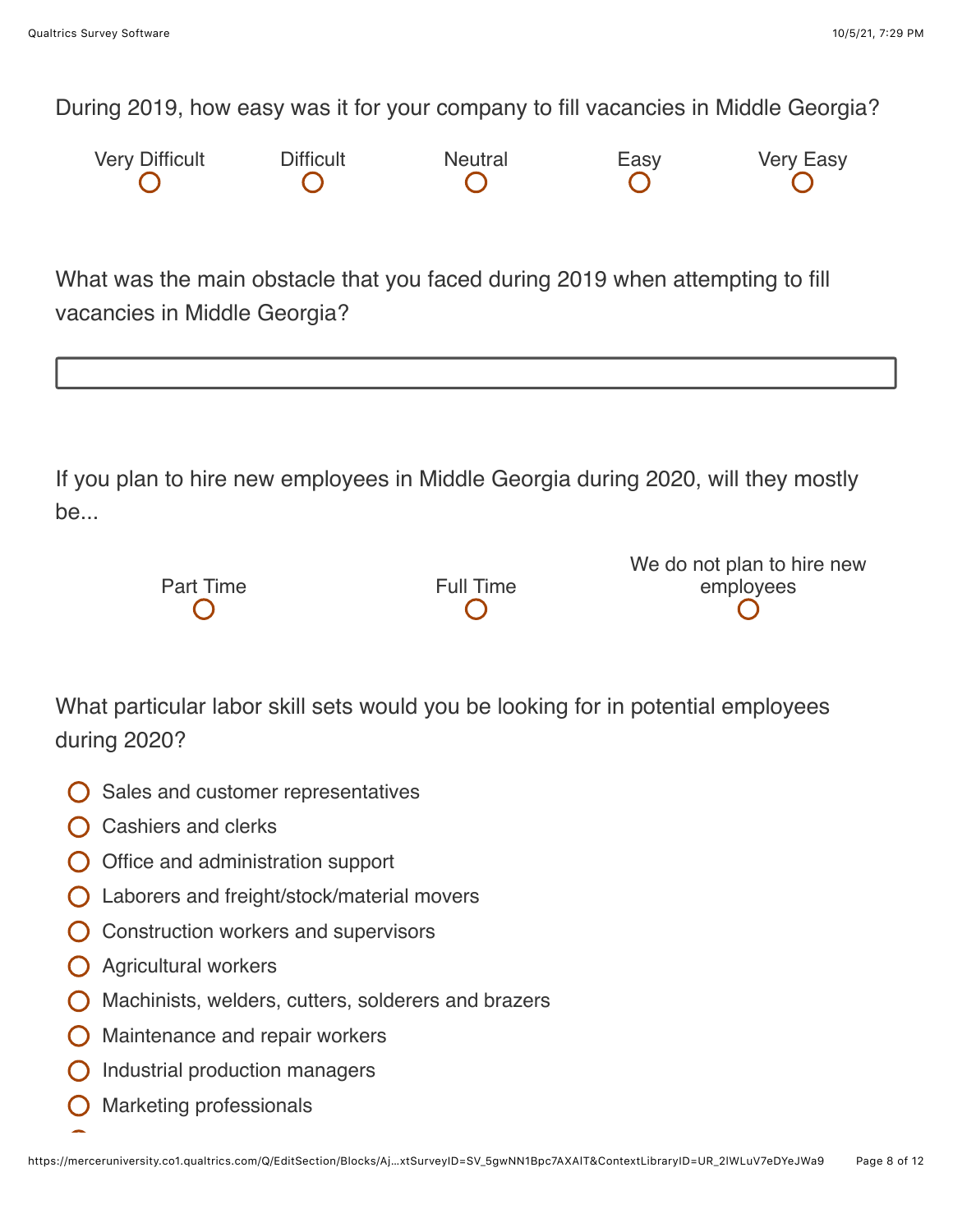- Finance and accounting professionals
- Lawyers and legal representatives
- $\bigcirc$  Healthcare practitioners
- Other (please specify)

In which Middle Georgia county do you plan to hire new employees during 2020? Please check all that apply.

- Baldwin County
- Bibb County
- Jones County
- Monroe County
- Crawford County
- **Peach County**
- Twiggs County
- Wilkinson County
- Houston County
- Pulaski County
- Putnam County

If you plan to REDUCE the number of employees in Middle Georgia during 2020, will those affected mostly be...



We do not plan to reduce the number of employees

In which Middle Georgia county do you plan to REDUCE the number of employees during 2020? Please check all that apply.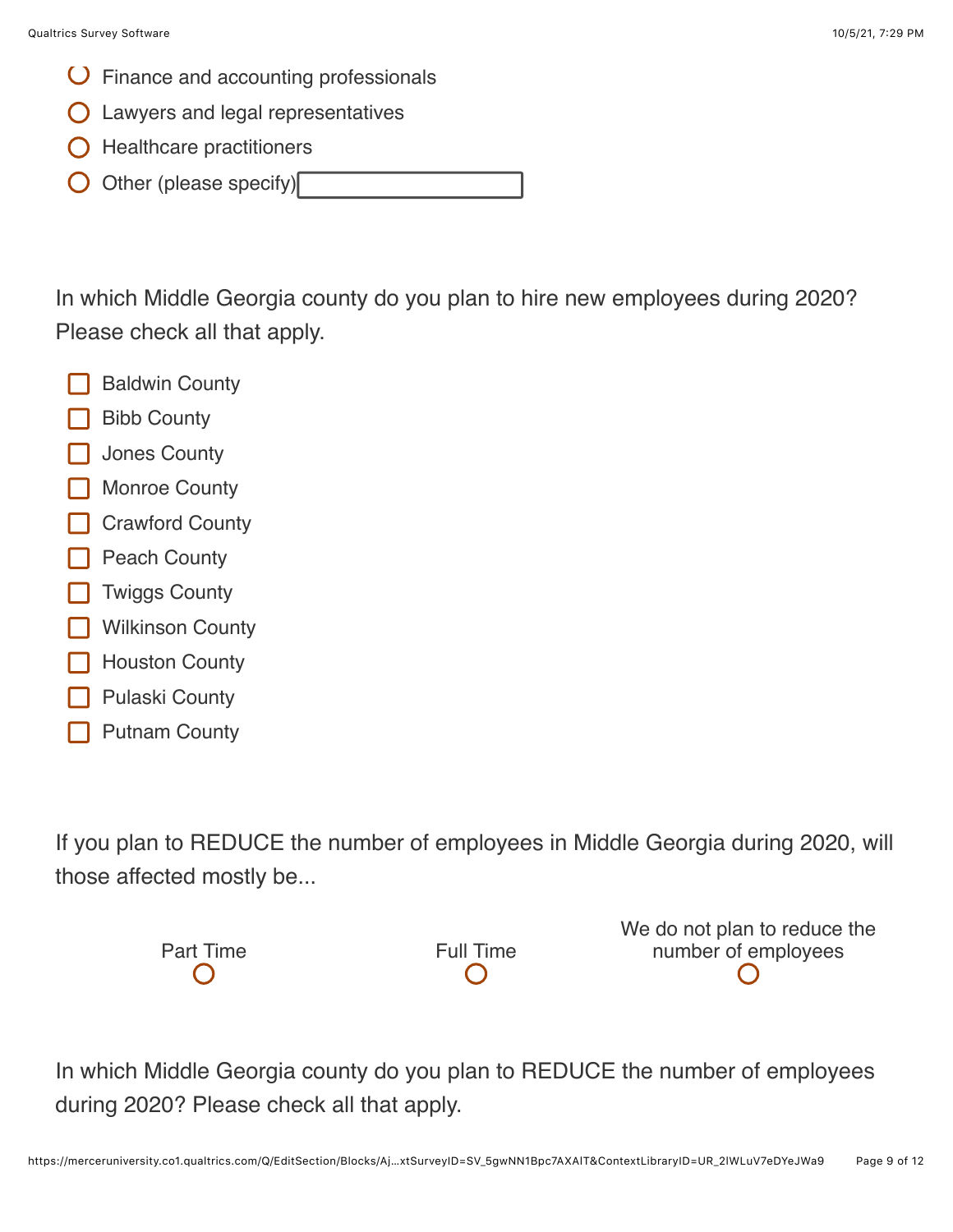- Baldwin County
- Bibb County
- Jones County
- Monroe County
- Crawford County
- Peach County
- Twiggs County
- Wilkinson County
- Houston County
- Pulaski County
- Putnam County

Do you own this business?



Is your company headquartered in Middle Georgia?



In which Middle Georgia county is your principal office located?

- **O** Baldwin County
- Bibb County  $\left( \begin{array}{c} \end{array} \right)$
- O Jones County
- **O** Monroe County
- **O** Crawford County
- Peach County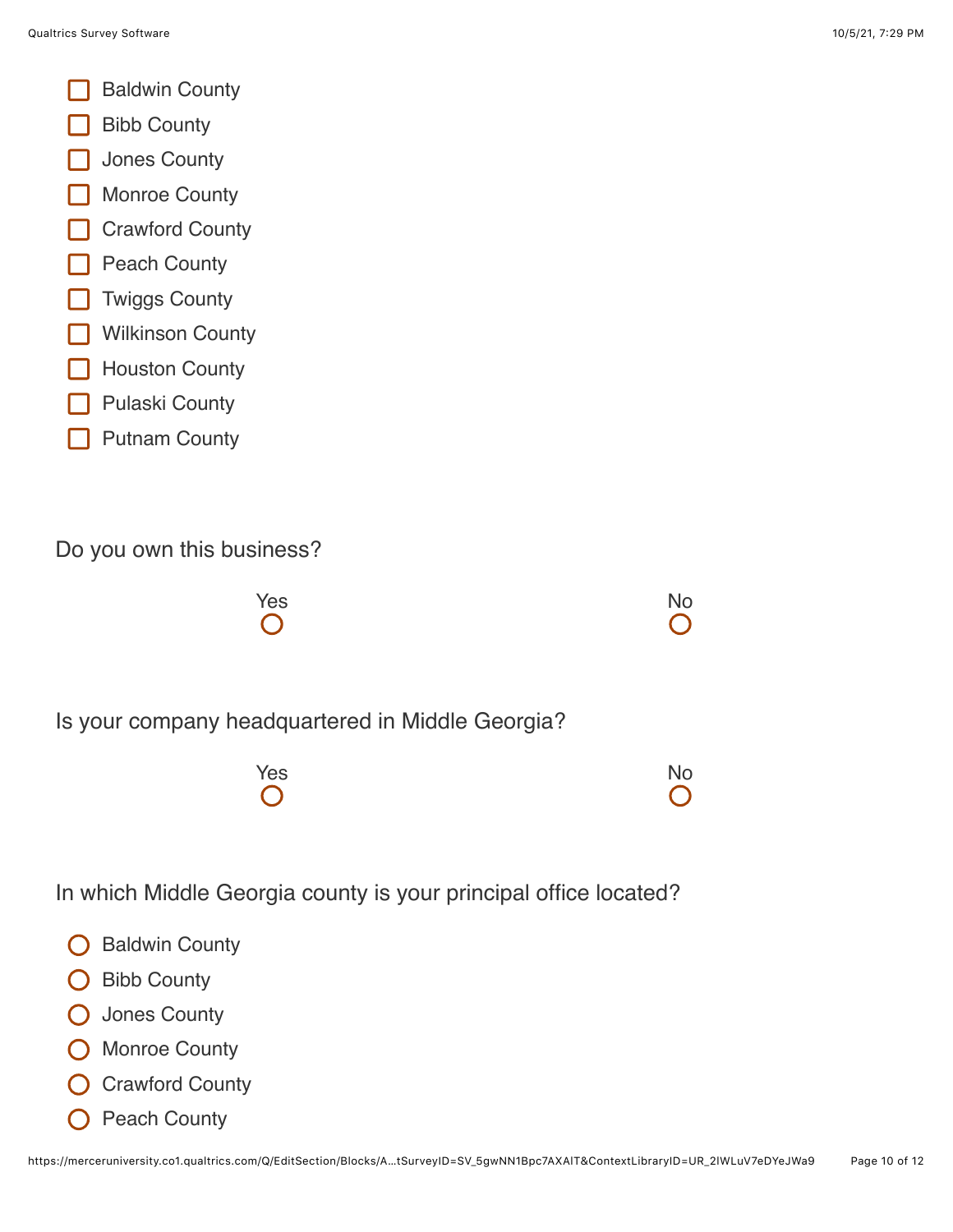- Twiggs County
- **O** Wilkinson County
- O Houston County
- **O** Pulaski County
- Putnam County

Please classify your major business activity, using one of the categories below:

- Agriculture, forestry, fishing and hunting  $\bigcap$
- Mining, quarrying, and oil and gas extraction
- **Construction**
- Manufacturing
- **Utilities**
- O Wholesale trade
- $\bigcap$  Retail trade
- $\bigcirc$  Transportation and warehousing
- $\bigcap$  Information
- $\bigcap$  Finance and insurance
- Real estate and rental and leasing
- Professional and technical services
- Management of companies and enterprises
- Administrative and waste services
- Educational services
- $\bigcap$  Health care and social assistance
- $\bigcirc$  Arts, entertainment, and recreation
- Accommodation and food services
- Other services, except public administration
- Public administration
- Unclassified